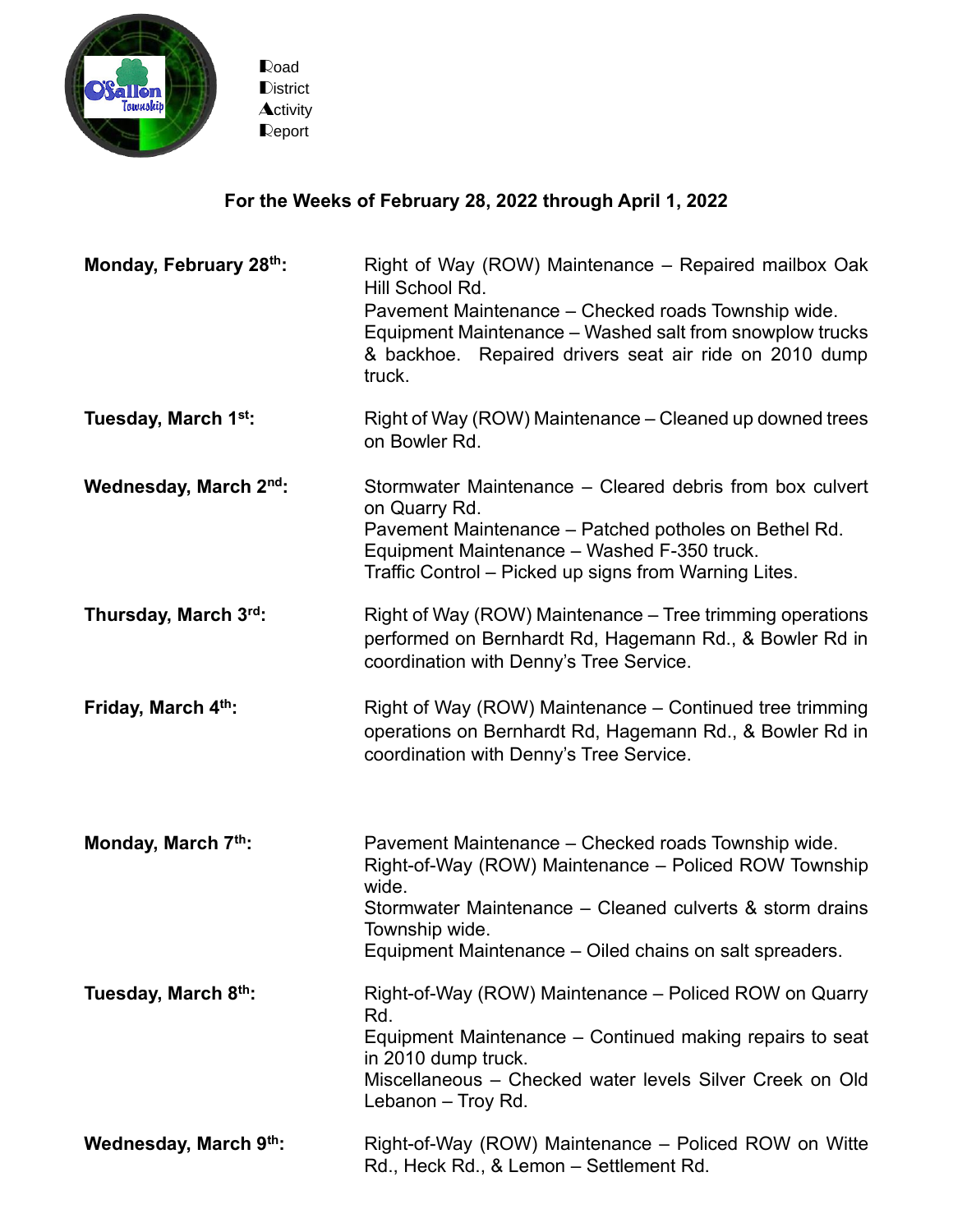

| Wednesday, March 9th Cont.: | Pavement Maintenance – Patched potholes on Bethel Rd.                                                                                                                                                                                     |
|-----------------------------|-------------------------------------------------------------------------------------------------------------------------------------------------------------------------------------------------------------------------------------------|
| Thursday, March 10th:       | Pavement Maintenance – Pre-treated all Township roads with<br>beet juice & rock salt.                                                                                                                                                     |
| Friday, March 11th:         | Equipment Maintenance – Worked on backhoe bucket tilt.                                                                                                                                                                                    |
| Monday, March 14th:         | Pavement Maintenance – Checked roads Township wide.<br>Stormwater Maintenance - Cleaned culverts Township wide.<br>Equipment Maintenance – Washed dump trucks & worked on<br>backhoe.                                                     |
| Tuesday, March 15th:        | Right-of-Way (ROW) Maintenance – Policed ROW on N.<br>Rieder Rd. & Oak Hill School Rd. Trimmed trees on Pfister<br>Rd.<br>Miscellaneous – Assisted Food Pantry with loading their shed.                                                   |
| Wednesday, March 16th:      | Right-of-Way (ROW) Maintenance - Policed ROW on<br>Hagemann Rd. & Oak Hill School Rd.<br>Continuing Education - Weed Control Testing at Caseyville<br>Township.                                                                           |
| Thursday, March 17th:       | Right-of-Way (ROW) Maintenance - Policed ROW on<br>Hagemann Rd. & Old Lebanon - Troy Rd.<br>Facility Maintenance - Cleared roof drains on Township Office<br>roof.<br>Stormwater Maintenance - Cleaned culverts on Richwood<br>School Rd. |
| Friday, March 18th:         | Stormwater Maintenance - Cleaned culverts throughout<br>Ditching operations performed on various<br>Township.<br>Township ditches.<br>Facility Maintenance – Performed work in Township garage.                                           |
| Monday, March 21st:         | Right-of-Way (ROW) Maintenance - Policed ROW on Bethel<br>Rd. & Simmons Rd.<br>Equipment Maintenance - Power washed beet juice truck,<br>tank, & backhoe.<br>Facility Maintenance – Steam cleaned Township garage<br>floors.              |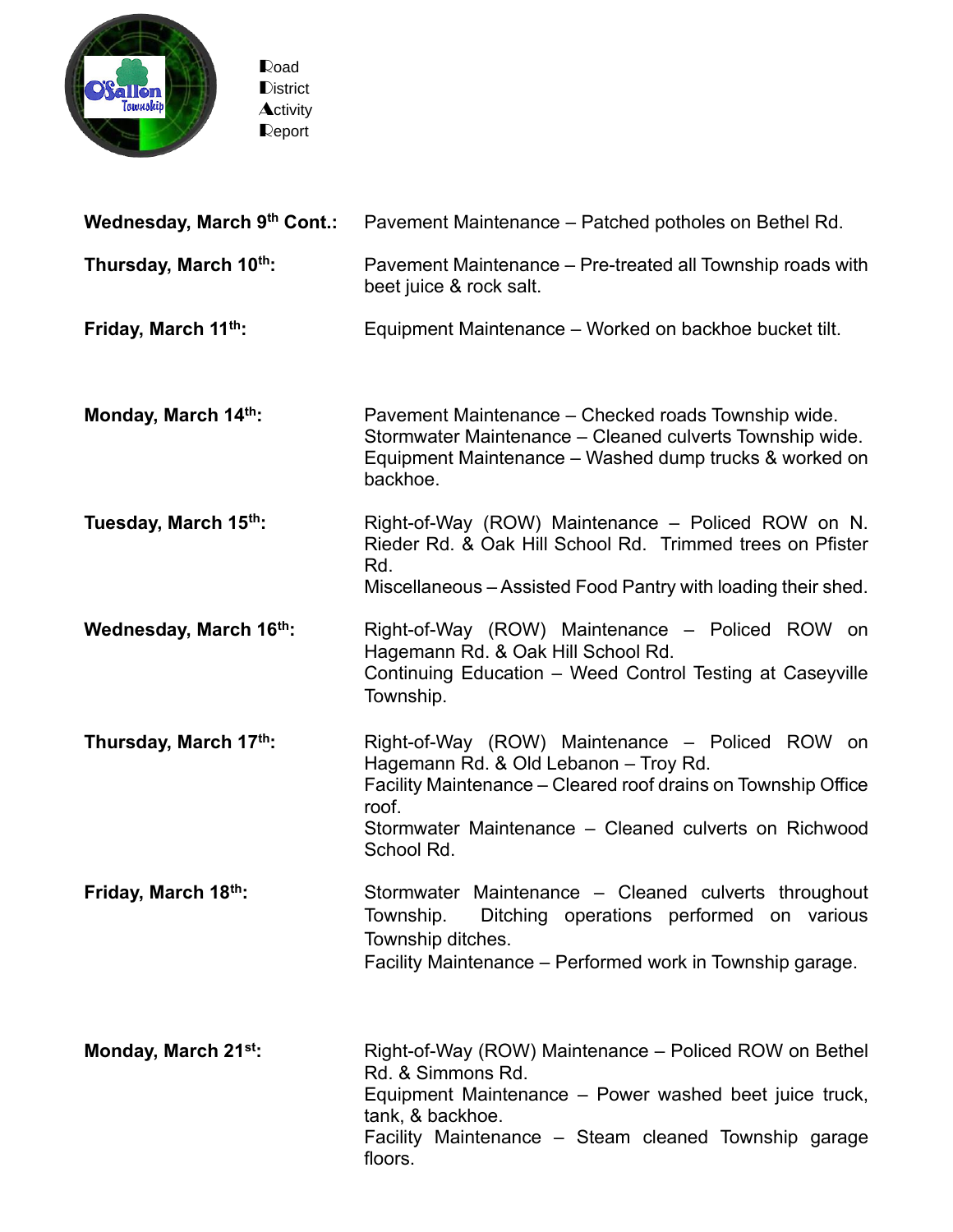

| Tuesday, March 22nd:   | Pavement Maintenance – Checked roads Township wide.<br>Stormwater Maintenance – Cleaned storm drains & culverts<br>Township wide.<br>Equipment Maintenance – Removed beet juice tank from<br>truck. Installed belt spreader on same. Took tandem dump<br>truck for Illinois State Inspections.                                    |
|------------------------|-----------------------------------------------------------------------------------------------------------------------------------------------------------------------------------------------------------------------------------------------------------------------------------------------------------------------------------|
| Wednesday, March 23rd: | Pavement Maintenance – Checked roads Township wide.<br>Stormwater Maintenance - Cleaned various storm drains &<br>culverts Township wide.<br>Right-of-Way (ROW) Maintenance – Policed ROWs Township<br>wide.<br>Equipment Maintenance – Took 2004 & 2010 dump trucks for<br>Illinois State Inspections. Worked on street sweeper. |
| Thursday, March 24th:  | Pavement Maintenance - Swept Country Village subdivision.<br>Equipment Maintenance - Continued working on street<br>sweeper. Repaired lever on 6125M tractor. Set up conveyor<br>for salt delivery.                                                                                                                               |
| Friday, March 25th:    | Pavement Maintenance – Continued Street sweeping of<br><b>County Village Subdivision.</b><br>Equipment Maintenance - Oiled V-boxes.<br>Right-of-Way (ROW) Maintenance - Policed ROW on Old<br>Vincennes Trail. Chipped limbs from Borchers Ln. & Bowler<br>Rd.<br>Snow & Ice Control – Took delivery of 6 loads 150 tons of salt. |
| Monday, March 28th:    | Pavement Maintenance - Checked roads Township wide.<br>Right of Way (ROW) Maintenance – Cut up tree limbs on<br>Simmons Rd. & Haury Rd. Policed ROW on Weil Rd., & north<br>end of Seven Hills Rd.                                                                                                                                |
| Tuesday, March 29th:   | Right of Way (ROW) Maintenance – Removed wood from<br>Bowler Rd.<br>Stormwater Maintenance – Ditching operations performed on<br>Simmons Rd. & Bowler Rd. Cleaned culverts on same.                                                                                                                                               |
| Wednesday, March 30th: | Stormwater Maintenance – Ditching operations performed on<br>Bowler Rd., Mission Hill Rd., & Old Lebanon – Troy Rd.<br>Cleaned culverts on same.<br>Pavement Maintenance - Swept Sunny Hills Subdivision.                                                                                                                         |